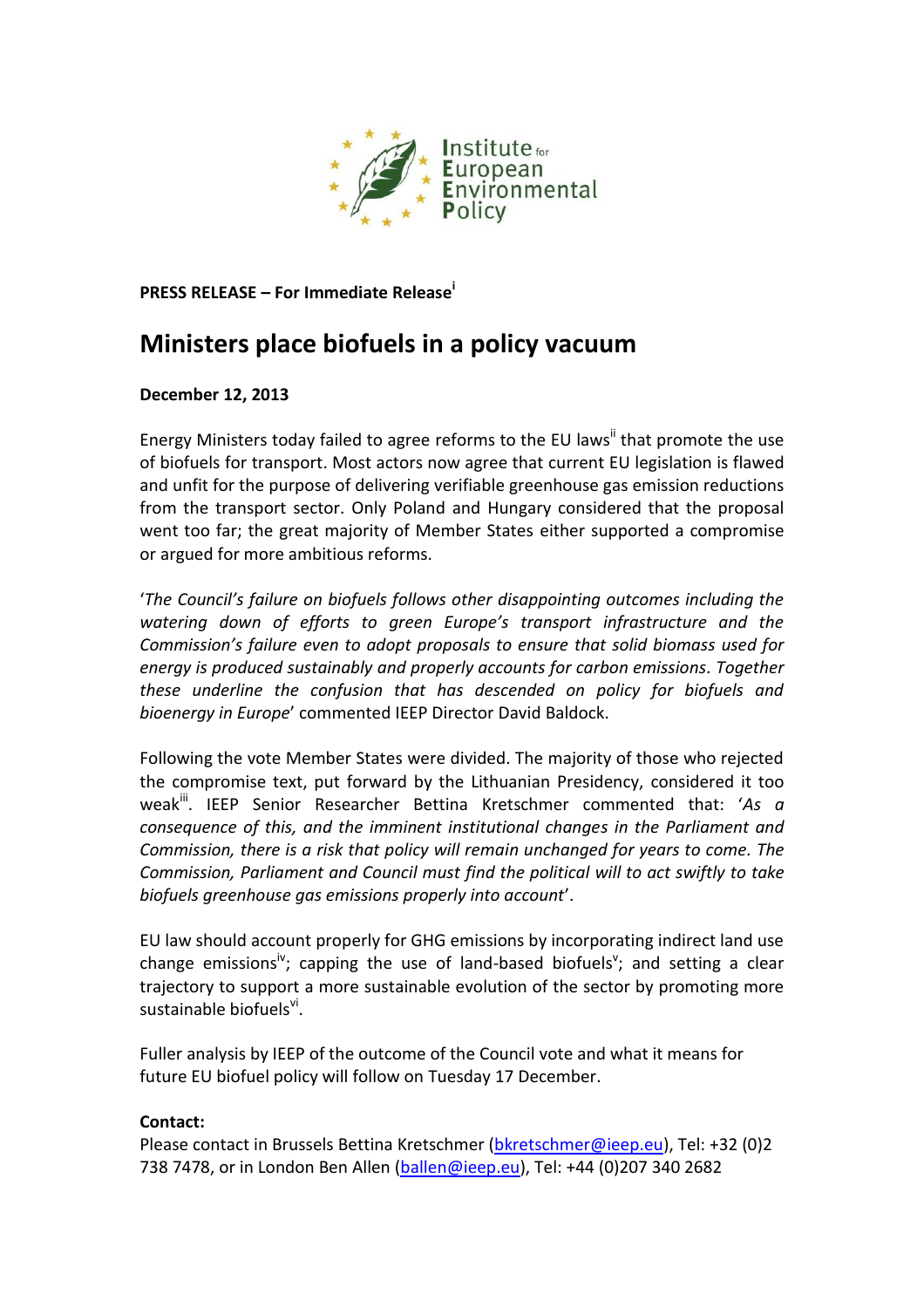## **Notes to the Editor**

 $\overline{a}$ 

<sup>i</sup> IEEP (the Institute for European Environmental Policy) is an independent research organisation concerned with policies affecting the environment in Europe and beyond. Visit our website: [www.ieep.eu;](http://www.ieep.eu/) or our Biofuel ExChange website for more information on biofuels[: http://www.ieep.eu/minisites/pursuing-change-in-biofuels](http://www.ieep.eu/minisites/pursuing-change-in-biofuels-policy-developing-alternatives/news-and-events/)[policy-developing-alternatives/news-and-events/](http://www.ieep.eu/minisites/pursuing-change-in-biofuels-policy-developing-alternatives/news-and-events/)

 $\mathbf{u}$  In the EU two laws effectively promote and regulate the use of biofuels with the intent of delivering GHG reductions from transport. These are Directive 2009/28/EC of the European Parliament and of the Council of 23 April 2009 on the promotion of the use of energy from renewable sources and amending and subsequently repealing Directives 2001/77/EC and 2003/30/EC, OJ L140/16, 05/06/09 and Directive 2009/30/EC of the European Parliament and of the Council of 23 April 2009 amending Directive 98/70/EC as regards the specification of petrol, diesel and gas-oil and introducing a mechanism to monitor and reduce greenhouse gas emissions and amending Council Directive 1999/32/EC as regards the specification of fuel used by inland waterway vessels and repealing Directive 93/12/EEC, OJ L140/88, 05/06/09.

iii Of the Member States Belgium, Denmark, the Netherlands, Italy and Luxembourg were most progressive, rejecting the Lithuanian text as too weak. Poland and Hungary objected on the basis of the proposals being too restrictive particularly with regard to limiting the use of conventional biofuels.

 $\mu$ <sup>iv</sup> Within current EU law there is no mechanism that can take into account the indirect emissions associated with land uses changing due to the expanded crop demands associated with biofuel production. This represents a significant hole in the assessment of whether biofuels reduce emissions from transport compared to fossil fuels; work including by IEEP has identified that if ILUC is not controlled biofuels will release greater quantities of CO2 compared to the use of fossil fuels by 2020. The Council compromise proposed limited accounting for ILUC based on ILUC factors, however, the Parliament position would have required ILUCs full consideration in lifecycle assessment for biofuels post 2020.

 $\textdegree$  Without a cap on the proportion of land-based biofuels, there will be higher ILUC risk and associated impacts on global agricultural markets. The Commission proposed a 5% cap on conventional biofuels from food crops, ie not including energy crops in that cap; the Parliament subsequently adopted a position including a 6% cap which is proposed to cover also (non-food) energy crops; the Council's compromise text proposed that the cap should be raised to 7% cap and cover only biofuels from food crops.

<sup>vi</sup> Under the current policy framework, around 90% of the growing volume of biofuels that Europe will consume in 2020 is projected to come from food and animal feed crops. Without significant policy changes, EU policy will continue to drive ILUC. There is a need to promote those biofuels that do not rely on land, such